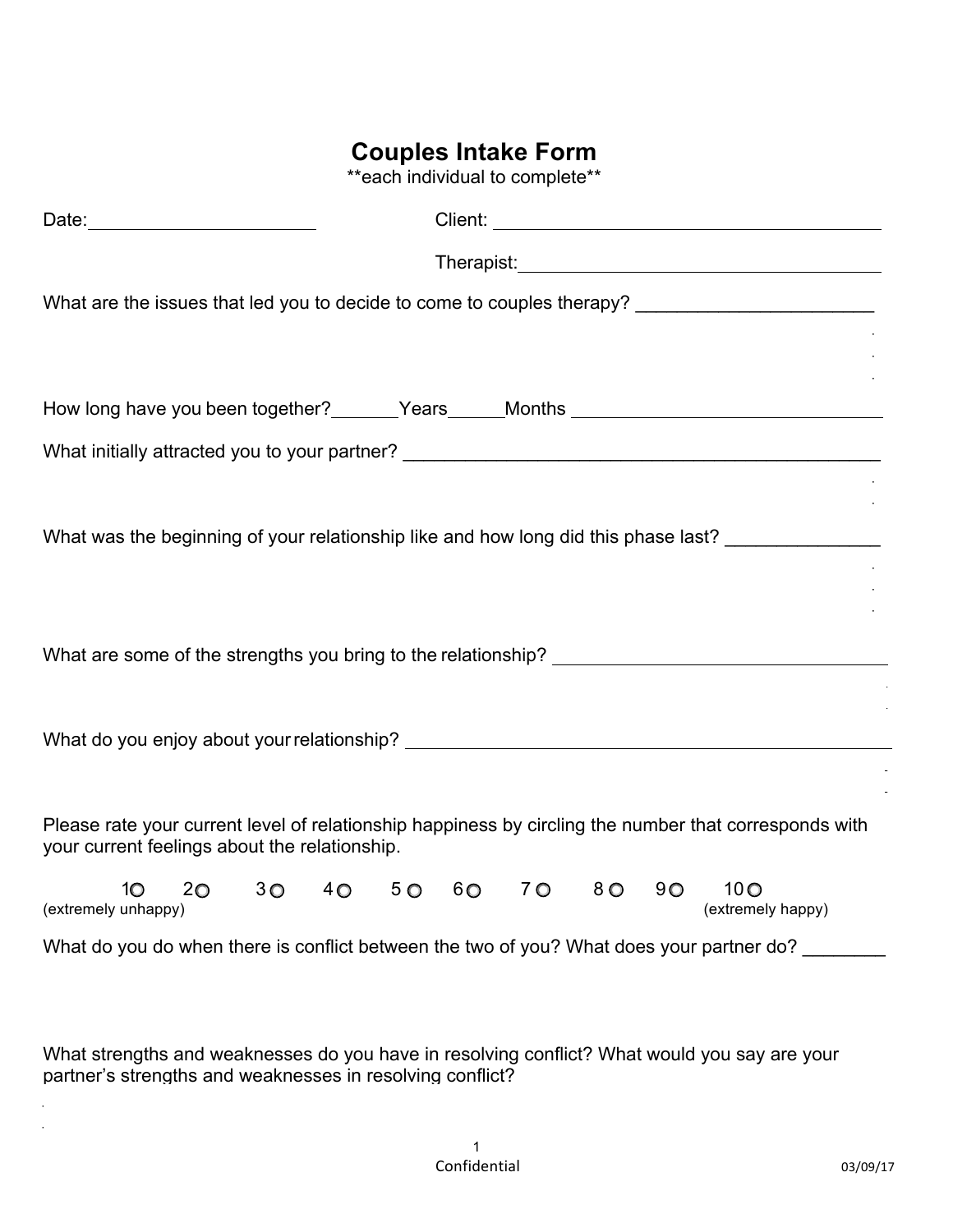| Has either of you threatened to leave, separate or divorce (if married) as a result of the current<br>relationship problems? ____Yes _____No                                           |  |  |  |  |
|----------------------------------------------------------------------------------------------------------------------------------------------------------------------------------------|--|--|--|--|
| If yes, who? ____Me ___Partner ____Both                                                                                                                                                |  |  |  |  |
| Do you perceive that either you or your partner has withdrawn from the relationship? ___Yes ___No                                                                                      |  |  |  |  |
| If yes, who? ___Me ___Partner ___Both                                                                                                                                                  |  |  |  |  |
| Describe your sexual relationship. What do you find most satisfying about it? What don't you like about<br>it? How has your sexual relationship changed since you were first together? |  |  |  |  |
| What is your current level of stress (in the relationship)?                                                                                                                            |  |  |  |  |
| 10 20 30 40 50 60 70 80 90 100<br>(no stress)<br>(high stress)                                                                                                                         |  |  |  |  |
| What is your current level of stress (overall)?                                                                                                                                        |  |  |  |  |
| 20 30 40 50 60 70 80 90 100<br>1O  <br>(no stress)<br>(high stress)                                                                                                                    |  |  |  |  |
| Rank in order the top three concerns that you have in your relationship with your partner (1 being the<br>most problematic)                                                            |  |  |  |  |
|                                                                                                                                                                                        |  |  |  |  |
|                                                                                                                                                                                        |  |  |  |  |
|                                                                                                                                                                                        |  |  |  |  |
| Have you received prior couples counseling related to any of the above concerns? ___Yes ___No                                                                                          |  |  |  |  |
|                                                                                                                                                                                        |  |  |  |  |
| What was the outcome (check one)?                                                                                                                                                      |  |  |  |  |
| __Very Successful ___Somewhat Successful ___Stayed the Same ___Somewhat worse ___Much Worse                                                                                            |  |  |  |  |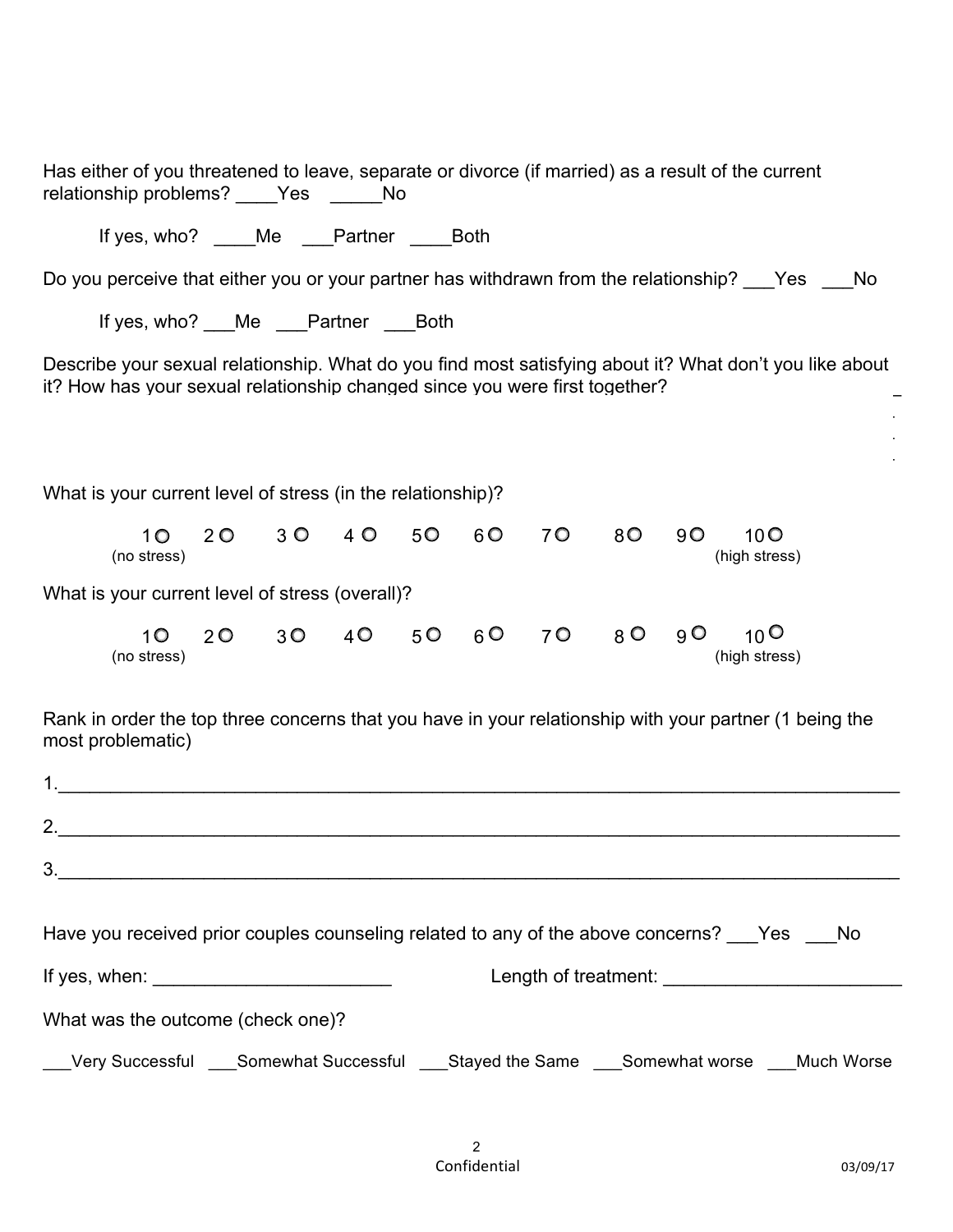| Have either you or your partner been in individual counseling before? Pas Postcall<br>Is so, give a brief summary of concerns that you addressed: |
|---------------------------------------------------------------------------------------------------------------------------------------------------|
| What is your relationship like with your family growing up? _____________________                                                                 |
| Are any of the following concerns for yourself or your partner? Please feel free to explain items<br>you feel are important.                      |
|                                                                                                                                                   |
|                                                                                                                                                   |
| Domestic violence (past or present)<br><u>Domestic violence</u> (past or present)                                                                 |
| Does anyone in your family have any know mental health diagnoses? Yes No<br>If yes, please describe who and their diagnosis:                      |
| Do you have any mental health diagnoses? __ Yes __ No                                                                                             |
|                                                                                                                                                   |
|                                                                                                                                                   |
| Present suicidal ideation? _____Yes ______No lf yes, please elaborate ______________________________                                              |
| Do you have a medical provider? ____Yes ____No                                                                                                    |
| Do you have any medical issues? ____Yes ____No                                                                                                    |